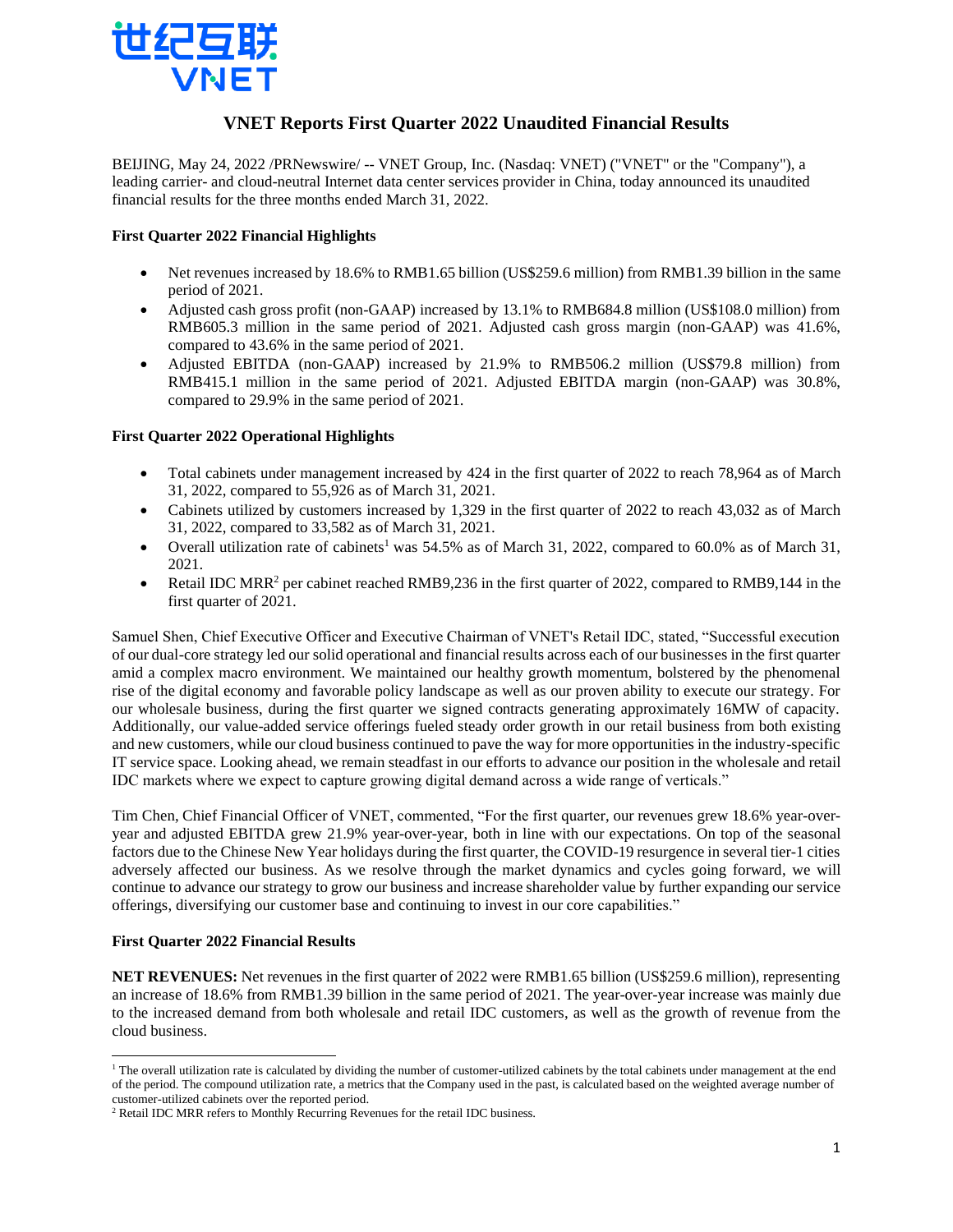

**GROSS PROFIT:** Gross profit in the first quarter of 2022 was RMB355.5 million (US\$56.1 million), representing an increase of 10.0% from RMB323.3 million in the same period of 2021. Gross margin in the first quarter of 2022 was 21.6%, compared to 23.3% in the same period of 2021.

**ADJUSTED CASH GROSS PROFIT,** which excludes depreciation, amortization, and share-based compensation expenses, was RMB684.8 million (US\$108.0 million) in the first quarter of 2022, compared to RMB605.3 million in the same period of 2021. Adjusted cash gross margin in the first quarter of 2022 was 41.6%, compared to 43.6% in the same period of 2021.

**OPERATING EXPENSES:** Total operating expenses in the first quarter of 2022 were RMB259.5 million (US\$40.9 million), compared to RMB243.2 million in the same period of 2021. As a percentage of net revenues, total operating expenses in the first quarter of 2022 were 15.8%, compared to 17.5% in the same period of 2021.

*Sales and marketing expenses* in the first quarter of 2022 were RMB74.9 million (US\$11.8 million), compared to RMB74.0 million in the same period of 2021.

*Research and development expenses* in the first quarter of 2022 were RMB72.6 million (US\$11.5 million), compared to RMB33.6 million in the same period of 2021.

General and administrative expenses in the first quarter of 2022 were RMB154.2 million (US\$24.3 million), compared to RMB135.2 million in the same period of 2021.

**ADJUSTED OPERATING EXPENSES**, which exclude share-based compensation expenses and compensation for postcombination employment in an acquisition, were RMB200.8 million (US\$31.7 million) in the first quarter of 2022, compared to RMB212.5 million in the same period of 2021. As a percentage of net revenues, adjusted operating expenses in the first quarter of 2022 were 12.2%, compared to 15.3% in the same period of 2021.

**ADJUSTED EBITDA:** Adjusted EBITDA in the first quarter of 2022 was RMB506.2 million (US\$79.8 million), representing an increase of 21.9% from RMB415.1 million in the same period of 2021. Adjusted EBITDA in the first quarter of 2022 excluded share-based compensation expenses of RMB43.2 million (US\$6.8 million). Adjusted EBITDA margin in the first quarter of 2022 was 30.8%, compared to 29.9% in the same period of 2021.

**NET PROFIT/LOSS:** Net profit attributable to ordinary shareholders in the first quarter of 2022 was RMB90.7 million (US\$14.3 million), compared to a net loss attributable to ordinary shareholders of RMB84.7 million in the same period of 2021. Net profit attributable to ordinary shareholders in the first quarter of 2022 was mainly contributed by the gains from fair value changes of convertible promissory notes and other operating income.

**PROFIT/LOSS PER SHARE:** Basic and diluted profit per share in the first quarter of 2022 were RMB0.1 (US\$0.02) and RMB0.03 (US\$0.005), respectively, which represented the equivalent of RMB0.6 (US\$0.12) and RMB0.18 (US\$0.03) per American depositary share ("ADS"), respectively. Each ADS represents six Class A ordinary shares of the Company. Diluted profit/loss per share is calculated using adjusted net profit/loss attributable to ordinary shareholders divided by the weighted average number of diluted shares outstanding.

As of March 31, 2022, the aggregate amount of the Company's **cash and cash equivalents, restricted cash, and short-term investments** was RMB3.36 billion (US\$530.8 million).

**Net cash generated from operating activities**, in the first quarter of 2022, was RMB482.6 million (US\$76.1 million), compared to RMB274.5 million in the same period of 2021.

#### **Business Outlook**

For the full year of 2022, the Company expects net revenues to be in the range of RMB7,450 million to RMB7,750 million. Adjusted EBITDA is expected to be in the range of RMB1,975 million to RMB2,125 million. The above outlook remains unchanged from the previously provided estimates.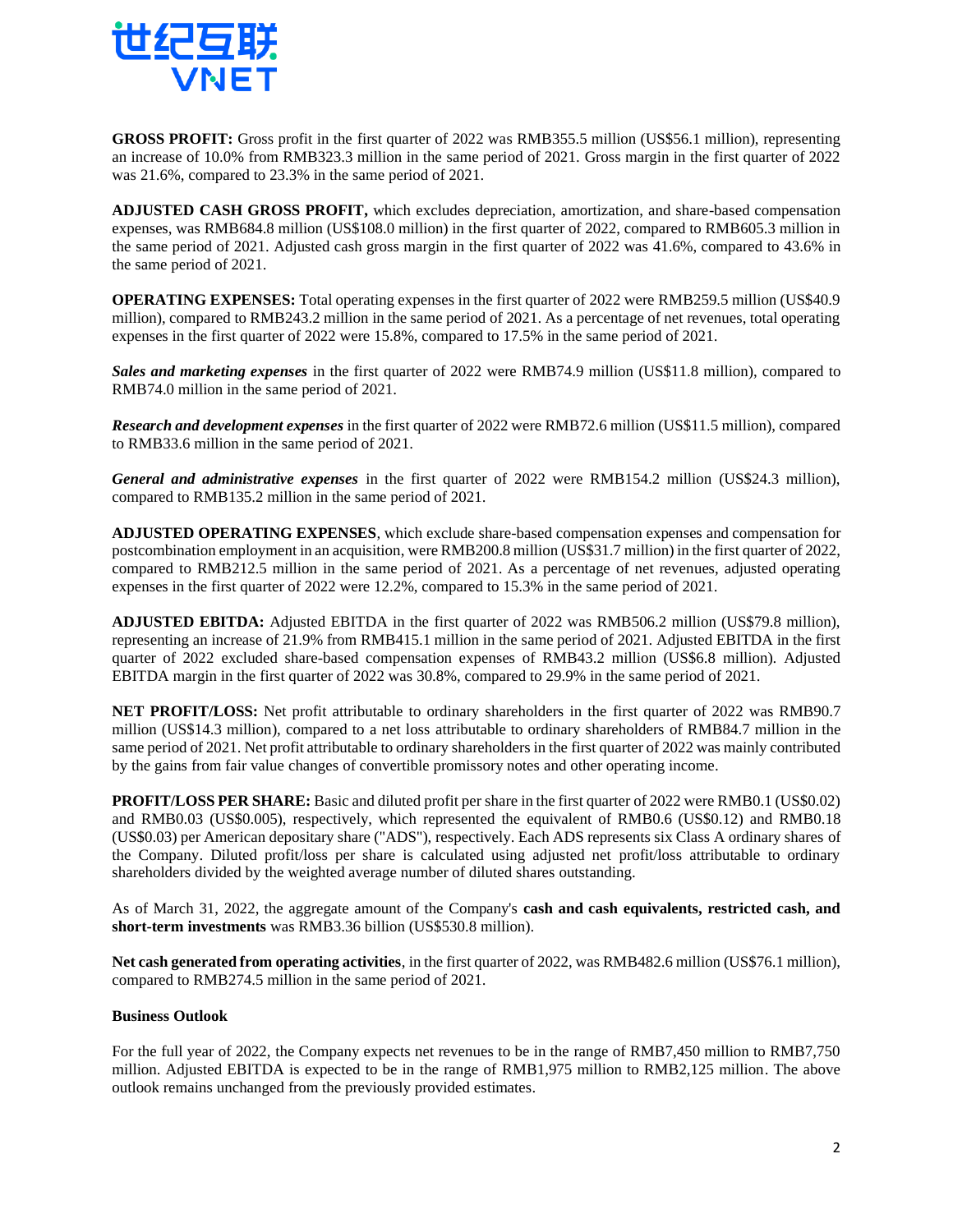

The forecast reflects the Company's current and preliminary views on the market and its operational conditions, which does not factor in any of the potential future impacts caused by the ongoing COVID-19 pandemic, and is subject to change.

#### **Conference Call**

The Company's management will host an earnings conference call at 9:00 PM U.S. Eastern Time on Tuesday, May 24, 2022, or 9:00 AM Beijing Time on Wednesday, May 25, 2022.

For participants who wish to join the call, please access the link provided below to complete the Direct Event online registration process and dial in 5 minutes prior to the scheduled call start time.

| Event Title:              | VNET First Quarter 2022 Earnings Conference Call          |
|---------------------------|-----------------------------------------------------------|
| Conference ID:            | 5852919                                                   |
| <b>Registration Link:</b> | http://apac.directeventreg.com/registration/event/5852919 |

Upon registration, each participant will receive a set of dial-in numbers by location, a Direct Event passcode, a unique Registrant ID, and further detailed instructions, which will be used to join the conference call.

A replay of the conference call will be accessible approximately two hours after the conclusion of the call until May 31, 2022, by dialing the following numbers:

| United States Toll Free: | $+1-855-452-5696$ |
|--------------------------|-------------------|
| International:           | $+61-2-8199-0299$ |
| Conference ID:           | 5852919           |

Additionally, a live and archived webcast of the conference call will be available on the Company's investor relations website a[t http://ir.vnet.com.](http://ir.vnet.com/)

#### **Non-GAAP Disclosure**

In evaluating its business, VNET considers and uses the following non-GAAP measures defined as non-GAAP financial measures by the U.S. Securities and Exchange Commission as a supplemental measure to review and assess its operating performance: adjusted cash gross profit, adjusted cash gross margin, adjusted operating expenses, adjusted EBITDA and adjusted EBITDA margin. The presentation of these non-GAAP financial measures is not intended to be considered in isolation or as a substitute for the financial information prepared and presented in accordance with U.S. GAAP. For more information on these non-GAAP financial measures, please see the table captioned "Reconciliations of GAAP and non-GAAP results" set forth at the end of this press release.

The non-GAAP financial measures are provided as additional information to help investors compare business trends among different reporting periods on a consistent basis and to enhance investors' overall understanding of the Company's current financial performance and prospects for the future. These non-GAAP financial measures should be considered in addition to results prepared in accordance with U.S. GAAP, but should not be considered a substitute for, or superior to, U.S. GAAP results. In addition, the Company's calculation of the non-GAAP financial measures may be different from the calculation used by other companies, and therefore comparability may be limited.

#### **Exchange Rate**

This announcement contains translations of certain RMB amounts into U.S. dollars ("USD") at specified rates solely for the convenience of the reader. Unless otherwise stated, all translations from RMB to USD were made at the rate of RMB6.3393 to US\$1.00, the noon buying rate in effect on March 31, 2022, in the H.10 statistical release of the Federal Reserve Board. The Company makes no representation that the RMB or USD amounts referred could be converted into USD or RMB, as the case may be, at any particular rate or at all. For analytical presentation, all percentages are calculated using the numbers presented in the financial statements contained in this earnings release.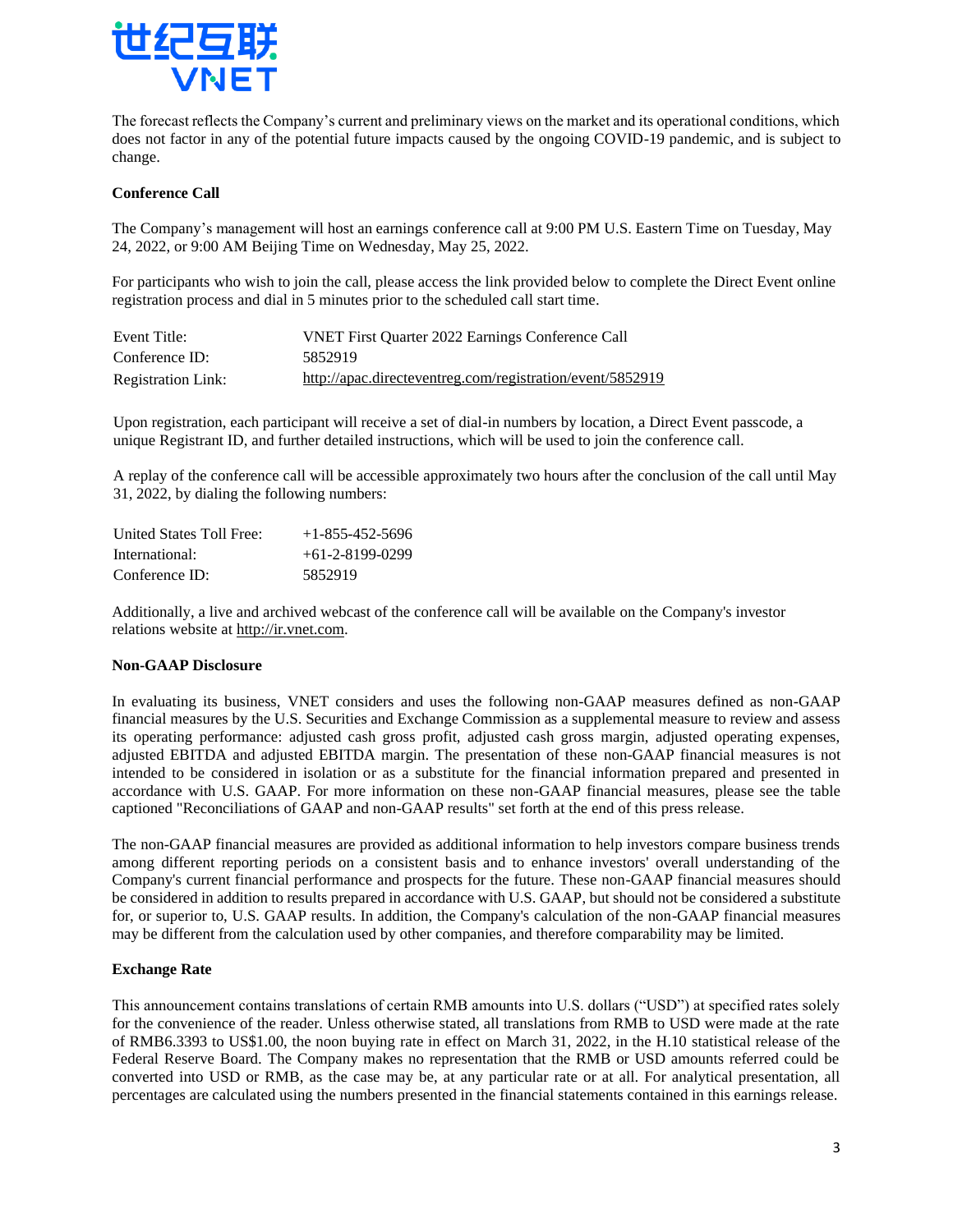

#### **Statement Regarding Unaudited Condensed Financial Information**

The unaudited financial information set forth above is preliminary and subject to potential adjustments. Adjustments to the consolidated financial statements may be identified when audit work has been performed for the Company's year-end audit, which could result in significant differences from this preliminary unaudited condensed financial information.

#### **About VNET**

VNET Group, Inc. is a leading carrier- and cloud-neutral Internet data center services provider in China. VNET provides hosting and related services, including IDC services, cloud services, and business VPN services to improve the reliability, security, and speed of its customers' internet infrastructure. Customers may locate their servers and equipment in VNET's data centers and connect to China's internet backbone. VNET operates in more than 30 cities throughout China, servicing a diversified and loyal base of over 6,500 hosting and related enterprise customers that span numerous industries ranging from internet companies to government entities and blue-chip enterprises to smallto mid-sized enterprises.

#### **Safe Harbor Statement**

This announcement contains forward-looking statements. These forward-looking statements are made under the "safe harbor" provisions of the U.S. Private Securities Litigation Reform Act of 1995. These statements can be identified by terminology such as "will," "expects," "anticipates," "future," "intends," "plans," "target," "believes," "estimates" and similar statements. Among other things, quotations from management in this announcement as well as VNET's strategic and operational plans contain forward-looking statements. VNET may also make written or oral forwardlooking statements in its reports filed with, or furnished to, the U.S. Securities and Exchange Commission, in its annual reports to shareholders, in press releases and other written materials and in oral statements made by its officers, directors or employees to third parties. Statements that are not historical facts, including statements about VNET's beliefs and expectations, are forward-looking statements. Forward-looking statements involve inherent risks and uncertainties. A number of factors could cause actual results to differ materially from those contained in any forwardlooking statement, including but not limited to the following: VNET's goals and strategies; VNET's expansion plans; the expected growth of the data center services market; expectations regarding demand for, and market acceptance of, VNET's services; VNET's expectations regarding keeping and strengthening its relationships with customers; VNET's plans to invest in research and development to enhance its solution and service offerings; and general economic and business conditions in the regions where VNET provides solutions and services. Further information regarding these and other risks is included in VNET's reports filed with, or furnished to, the U.S. Securities and Exchange Commission. All information provided in this press release and in the attachments is as of the date of this press release, and VNET undertakes no duty to update such information, except as required under applicable law.

#### **Investor Relations Contact:**

Xinyuan Liu Tel: +86 10 8456 2121 Email: ir@vnet.com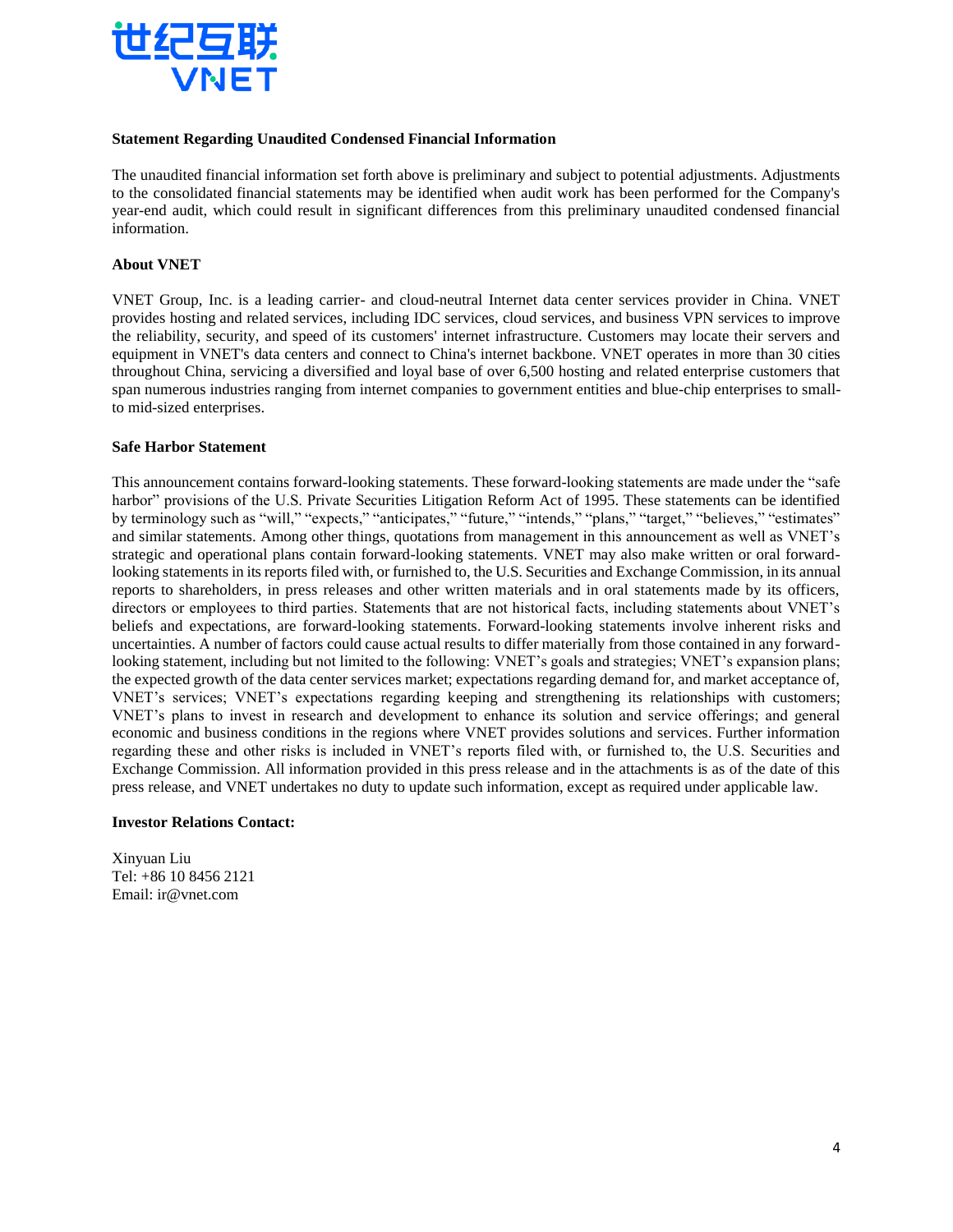

## **VNET GROUP, INC. CONSOLIDATED BALANCE SHEETS**

### **(Amount in thousands of Renminbi ("RMB") and US dollars ("US\$"))**

|                                                | As of             | As of<br>March 31, 2022 |             |  |
|------------------------------------------------|-------------------|-------------------------|-------------|--|
|                                                | December 31, 2021 |                         |             |  |
|                                                | <b>RMB</b>        | <b>RMB</b>              | US\$        |  |
|                                                | (Audited)         | (Unaudited)             | (Unaudited) |  |
| <b>Assets</b>                                  |                   |                         |             |  |
| <b>Current assets:</b>                         |                   |                         |             |  |
| Cash and cash equivalents                      | 1,372,481         | 3,042,359               | 479,920     |  |
| Restricted cash                                | 327,767           | 314,206                 | 49,565      |  |
| Accounts and notes receivable, net             | 1,405,997         | 1,606,591               | 253,434     |  |
| Prepaid expenses and other current assets      | 2,049,911         | 2,280,434               | 359,730     |  |
| Amounts due from related parties               | 167,967           | 172,795                 | 27,258      |  |
| <b>Total current assets</b>                    | 5,324,123         | 7,416,385               | 1,169,907   |  |
| <b>Non-current assets:</b>                     |                   |                         |             |  |
| Property and equipment, net                    | 10,092,419        | 10,443,243              | 1,647,381   |  |
| Intangible assets, net                         | 900,335           | 892,180                 | 140,738     |  |
| Land use rights, net                           | 337,235           | 335,212                 | 52,878      |  |
| Operating lease right-of-use assets, net       | 2,869,338         | 2,801,611               | 441,943     |  |
| Goodwill                                       | 1,339,657         | 1,339,657               | 211,326     |  |
| Restricted cash                                | 8,225             | 8,325                   | 1,313       |  |
| Deferred tax assets, net                       | 168,002           | 163,650                 | 25,815      |  |
| Long-term investments, net                     | 98,243            | 85,058                  | 13,418      |  |
| Other non-current assets                       | 1,957,462         | 2,029,888               | 320,207     |  |
| <b>Total non-current assets</b>                | 17,770,916        | 18,098,824              | 2,855,019   |  |
| <b>Total assets</b>                            | 23,095,039        | 25,515,209              | 4,024,926   |  |
| <b>Liabilities and Shareholders' Equity</b>    |                   |                         |             |  |
| <b>Current liabilities:</b>                    |                   |                         |             |  |
| Accounts and notes payable                     | 493,506           | 618,965                 | 97,639      |  |
| Accrued expenses and other payables            | 2,298,089         | 2,119,076               | 334,276     |  |
| Advances from customers                        | 1,041,902         | 1,167,145               | 184,113     |  |
| Deferred revenue                               | 55,695            | 55,777                  | 8,799       |  |
| Income taxes payable                           | 43,770            | 49,511                  | 7,810       |  |
| Amounts due to related parties                 | 8,772             | 7,790                   | 1,229       |  |
| Current portion of long-term borrowings        | 384,158           | 434,985                 | 68,617      |  |
| Current portion of finance lease liabilities   | 244,032           | 243,902                 | 38,475      |  |
| Current portion of deferred government grant   | 2,074             | 2,074                   | 327         |  |
| Current portion of operating lease liabilities | 607,997           | 613,737                 | 96,815      |  |
| <b>Total current liabilities</b>               | 5,179,995         | 5,312,962               | 838,100     |  |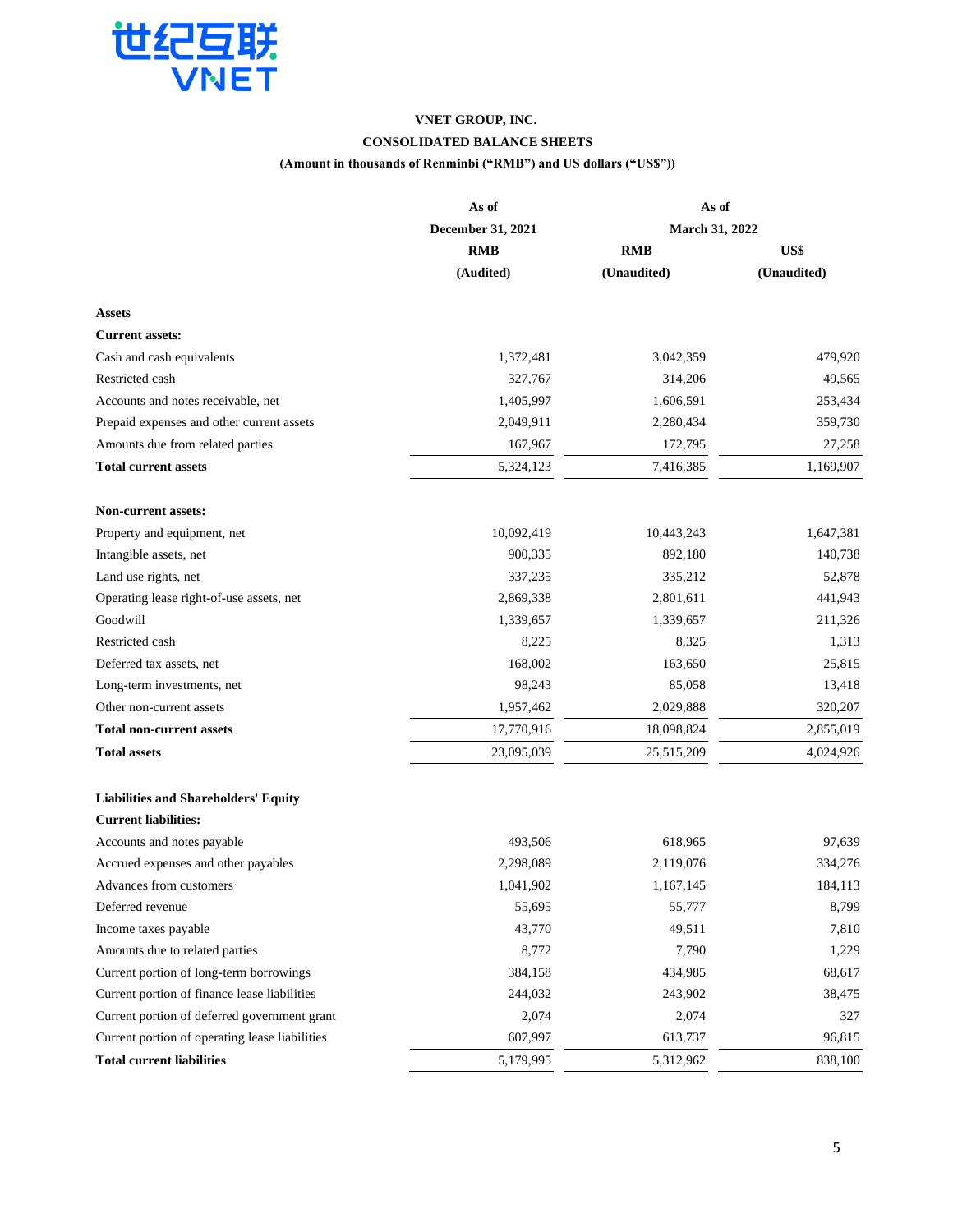

### **VNET GROUP, INC. CONSOLIDATED BALANCE SHEETS (Continued) (Amount in thousands of Renminbi ("RMB") and US dollars ("US\$"))**

|                                                    | As of             | As of          |             |  |
|----------------------------------------------------|-------------------|----------------|-------------|--|
|                                                    | December 31, 2021 | March 31, 2022 |             |  |
|                                                    | <b>RMB</b>        | <b>RMB</b>     | US\$        |  |
|                                                    | (Audited)         | (Unaudited)    | (Unaudited) |  |
| <b>Non-current liabilities:</b>                    |                   |                |             |  |
| Long-term borrowings                               | 2,215,015         | 2,894,804      | 456,644     |  |
| Convertible promissory notes                       | 4,266,951         | 5,778,691      | 911,566     |  |
| Non-current portion of finance lease liabilities   | 1,119,751         | 1,141,856      | 180,123     |  |
| Unrecognized tax benefits                          | 77,573            | 80,553         | 12,707      |  |
| Deferred tax liabilities                           | 348,404           | 362,364        | 57,162      |  |
| Non-current portion of deferred government grant   | 2,294             | 1,666          | 263         |  |
| Non-current portion of operating lease liabilities | 2,284,055         | 2,244,884      | 354,122     |  |
| <b>Total non-current liabilities</b>               | 10,314,043        | 12,504,818     | 1,972,587   |  |
| <b>Shareholders' equity</b>                        |                   |                |             |  |
| Treasury stock                                     | (349, 523)        | (349, 523)     | (55, 136)   |  |
| Ordinary shares                                    | 60                | 60             | 9           |  |
| Additional paid-in capital                         | 15,198,055        | 15,212,378     | 2,399,694   |  |
| Accumulated other comprehensive loss               | (90, 443)         | (101, 239)     | (15,970)    |  |
| <b>Statutory reserves</b>                          | 74,462            | 74,685         | 11,781      |  |
| Accumulated deficit                                | (7,590,382)       | (7, 499, 899)  | (1,183,080) |  |
| <b>Total VNET Group, Inc. shareholders' equity</b> | 7,242,229         | 7,336,462      | 1,157,298   |  |
| Noncontrolling interest                            | 358,772           | 360,967        | 56,941      |  |
| Total shareholders' equity                         | 7,601,001         | 7,697,429      | 1,214,239   |  |
| Total liabilities and shareholders' equity         | 23,095,039        | 25,515,209     | 4,024,926   |  |
|                                                    |                   |                |             |  |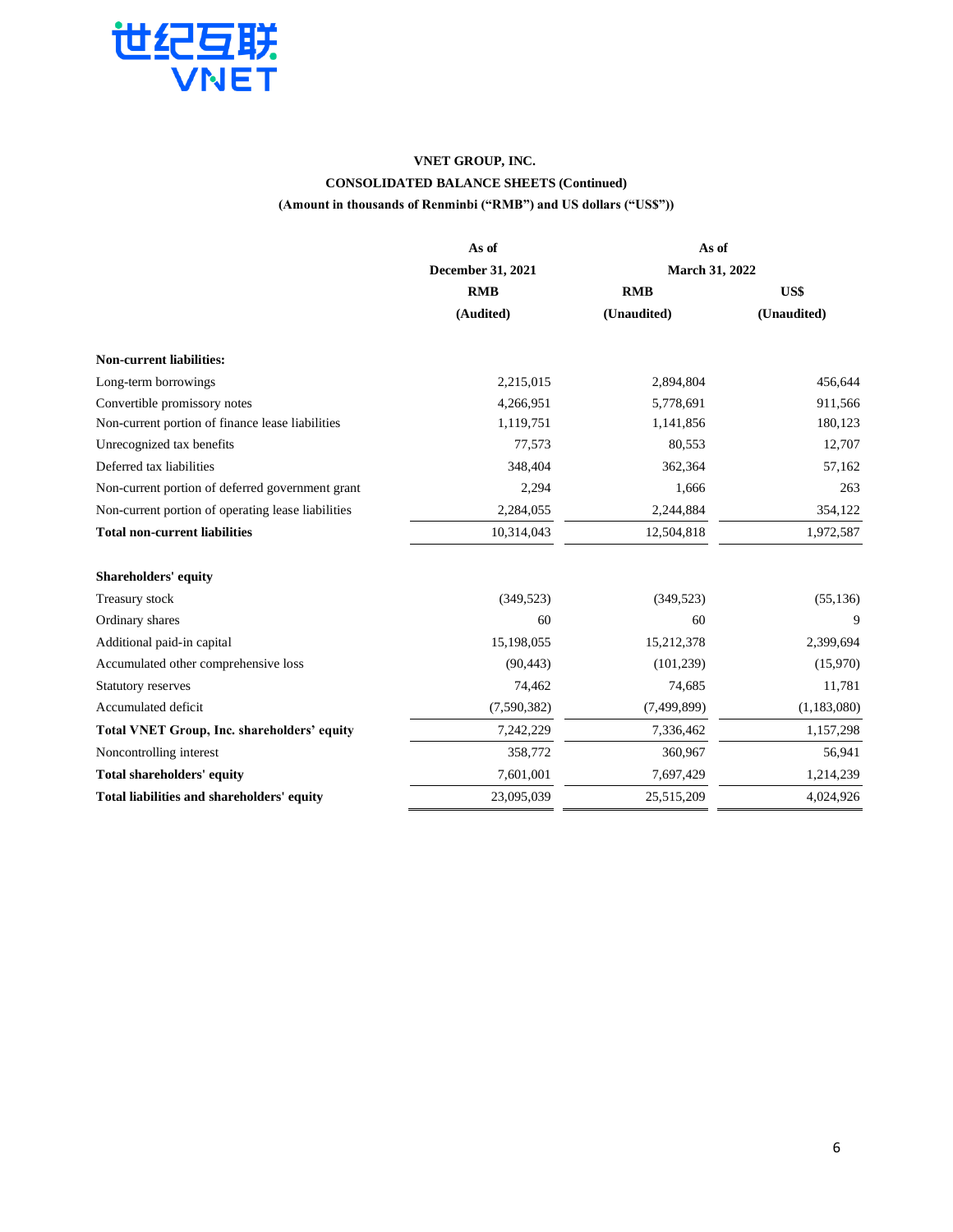

### **VNET GROUP, INC. CONSOLIDATED STATEMENTS OF OPERATIONS**

#### **(Amount in thousands of Renminbi ("RMB") and US dollars ("US\$") except for number of shares and per share data)**

|                                                           | Three months ended |                   |                |             |
|-----------------------------------------------------------|--------------------|-------------------|----------------|-------------|
|                                                           | March 31, 2021     | December 31, 2021 | March 31, 2022 |             |
|                                                           | <b>RMB</b>         | <b>RMB</b>        | <b>RMB</b>     | US\$        |
|                                                           | (Unaudited)        | (Unaudited)       | (Unaudited)    | (Unaudited) |
| Net revenues                                              | 1,386,923          | 1,745,440         | 1,645,486      | 259,569     |
| Cost of revenues                                          | (1,063,611)        | (1,365,472)       | (1,289,965)    | (203, 487)  |
| <b>Gross profit</b>                                       | 323,312            | 379,968           | 355,521        | 56,082      |
| <b>Operating income (expense)</b>                         |                    |                   |                |             |
| Other operating income                                    |                    |                   | 39,697         | 6,262       |
| Sales and marketing                                       | (73,976)           | (85, 474)         | (74, 941)      | (11,822)    |
| Research and development                                  | (33, 565)          | (63,037)          | (72, 615)      | (11, 455)   |
| General and administrative                                | (135, 246)         | (390, 935)        | (154, 237)     | (24, 330)   |
| (Allowance) reversal for doubtful debt                    | (393)              | (1,028)           | 2,633          | 415         |
| Impairment of loan receivable to potential investee       |                    | 9                 |                |             |
| Impairment of long-lived assets                           |                    | (109, 267)        |                |             |
| <b>Total operating expenses</b>                           | (243, 180)         | (649, 732)        | (259, 463)     | (40, 930)   |
| <b>Operating profit (loss)</b>                            | 80,132             | (269, 764)        | 96,058         | 15,152      |
| Interest income                                           | 5,709              | 8,937             | 4,549          | 718         |
| Interest expense                                          | (84, 479)          | (75, 363)         | (53, 119)      | (8,379)     |
| Other income                                              | 2,172              | 22,137            | 5,391          | 850         |
| Other expenses                                            | (3, 422)           | (3, 498)          | (352)          | (56)        |
| Changes in the fair value of convertible promissory notes | (8,641)            | 227,843           | 60,278         | 9,509       |
| Foreign exchange (loss) gain                              | (33, 846)          | 82,444            | 24,749         | 3,904       |
| (Loss) gain before income taxes and (loss) gain from      |                    |                   |                |             |
| equity method investments                                 | (42, 375)          | (7,264)           | 137,554        | 21,698      |
| Income tax expenses                                       | (37,299)           | (15, 549)         | (46,700)       | (7, 367)    |
| (Loss) gain from equity method investments                | (1,305)            | (1,729)           | 2,047          | 323         |
| Net (loss) profit                                         | (80, 979)          | (24, 542)         | 92,901         | 14,654      |
| Net gain attributable to noncontrolling interest          | (3,680)            | (2,736)           | (2,195)        | (346)       |
| Net (loss) profit attributable to the Company's           |                    |                   |                |             |
| ordinary shareholders                                     | (84, 659)          | (27, 278)         | 90,706         | 14,308      |
| (Loss) profit per share                                   |                    |                   |                |             |
| Basic                                                     | (0.10)             | (0.03)            | 0.10           | 0.02        |
| Diluted                                                   | (0.10)             | (0.28)            | 0.03           | $0.00\,$    |
| Shares used in (loss) profit per share computation        |                    |                   |                |             |
| Basic*                                                    | 860,540,297        | 867, 823, 835     | 885,771,728    | 885,771,728 |
| Diluted*                                                  | 860,540,297        | 901,823,836       | 938,146,240    | 938,146,240 |
| (Loss) profit per ADS (6 ordinary shares equal to 1 ADS)  |                    |                   |                |             |
| Basic                                                     | (0.60)             | (0.18)            | 0.60           | 0.12        |
| Diluted                                                   | (0.60)             | (1.68)            | 0.18           | 0.03        |

\* Shares used in (loss) profit per share/ADS computation were computed under weighted average method.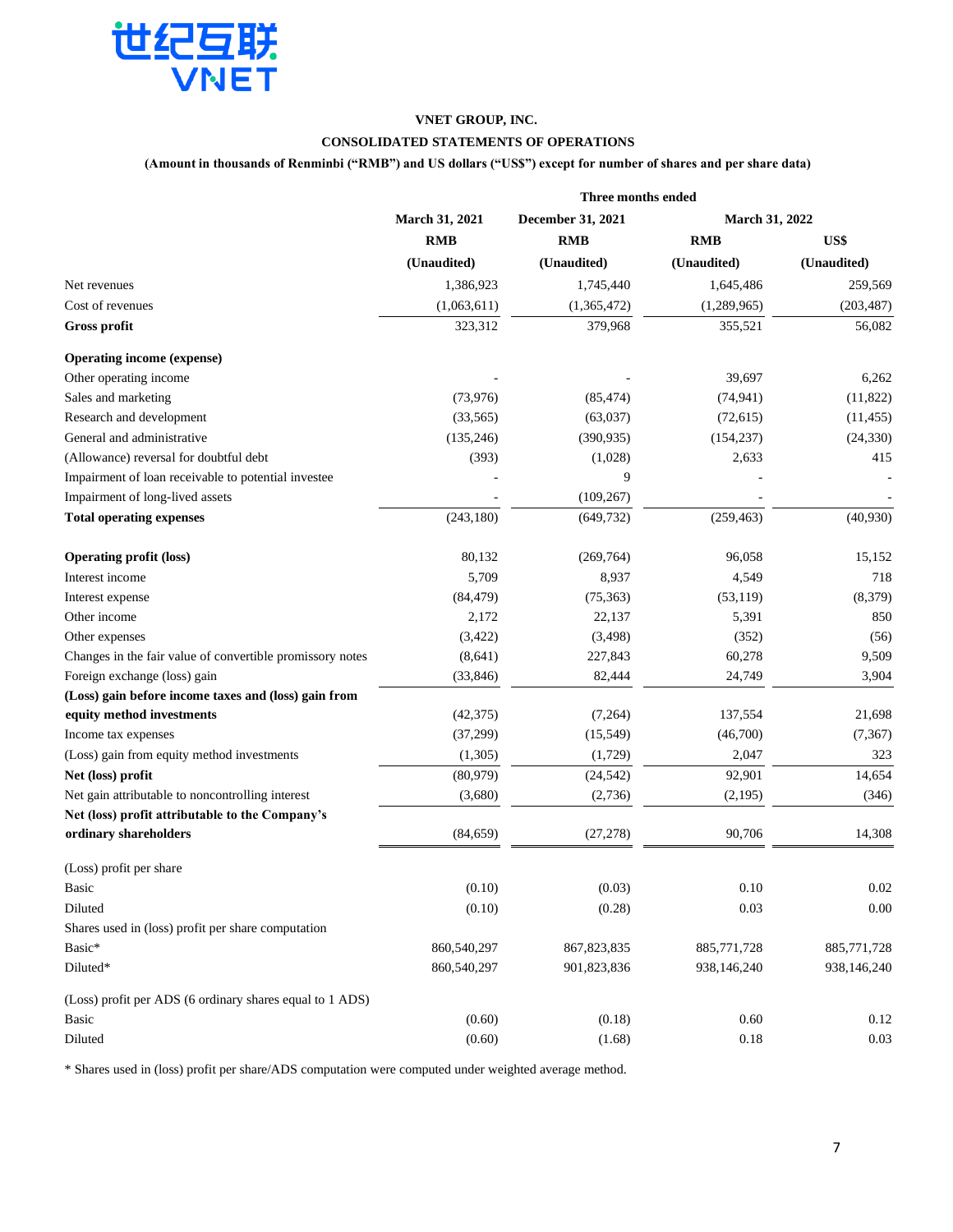

# **VNET GROUP, INC. RECONCILIATIONS OF GAAP AND NON-GAAP RESULTS**

## **(Amount in thousands of Renminbi ("RMB") and US dollars ("US\$"))**

|                                                                     | Three months ended |                          |                |          |
|---------------------------------------------------------------------|--------------------|--------------------------|----------------|----------|
|                                                                     | March 31, 2021     | <b>December 31, 2021</b> | March 31, 2022 |          |
|                                                                     | <b>RMB</b>         | <b>RMB</b>               | <b>RMB</b>     | US\$     |
| Gross profit                                                        | 323,312            | 379,968                  | 355,521        | 56,082   |
| Plus: depreciation and amortization                                 | 277,851            | 329,929                  | 327,393        | 51,645   |
| Plus: share-based compensation expenses                             | 4,126              | 3,932                    | 1,860          | 293      |
| Adjusted cash gross profit                                          | 605,289            | 713,829                  | 684,774        | 108,020  |
| Adjusted cash gross margin                                          | 43.6%              | 40.9%                    | 41.6%          | 41.6%    |
| Operating expenses                                                  | (243, 180)         | (649, 732)               | (259, 463)     | (40,930) |
| Plus: share-based compensation expenses                             | 30,729             | 249,108                  | 41,385         | 6,528    |
| Plus: compensation for postcombination employment in an acquisition |                    | 17,644                   | 17,260         | 2,723    |
| Plus: impairment of loan receivable to potential investee           |                    | (9)                      |                |          |
| Plus: impairment of long-lived assets                               |                    | 109,267                  |                |          |
| <b>Adjusted operating expenses</b>                                  | (212, 451)         | (273, 722)               | (200, 818)     | (31,679) |
| Operating profit (loss)                                             | 80,132             | (269,764)                | 96,058         | 15,152   |
| Plus: depreciation and amortization                                 | 300,105            | 352,784                  | 349,609        | 55,149   |
| Plus: share-based compensation expenses                             | 34,855             | 253,040                  | 43,245         | 6,822    |
| Plus: compensation for postcombination employment in an acquisition |                    | 17,644                   | 17,260         | 2,723    |
| Plus: impairment of loan receivable to potential investee           |                    | (9)                      |                |          |
| Plus: impairment of long-lived assets                               |                    | 109,267                  |                |          |
| <b>Adjusted EBITDA</b>                                              | 415,092            | 462,962                  | 506,172        | 79,846   |
| <b>Adjusted EBITDA margin</b>                                       | 29.9%              | 26.5%                    | 30.8%          | 30.8%    |